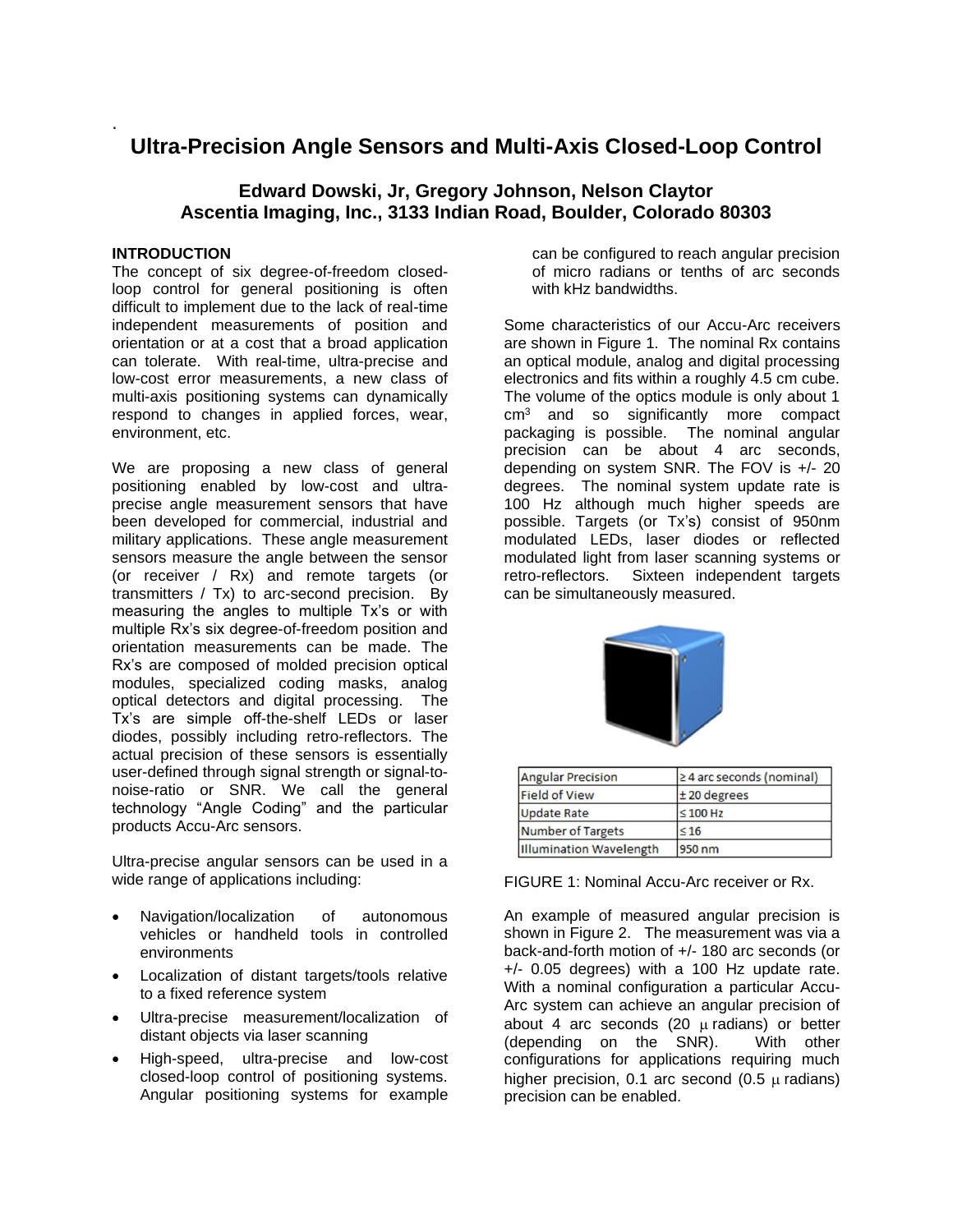

FIGURE 2: Example measured precision can be about 4 arc seconds (20  $\mu$  radians) for a nominal configuration with an update rate of 100 Hz. The black lines in Figure 2 represent the mean value of each section of estimates.

Angle Coding and Accu-Arc sensors are possible today because of a relatively recent convergence of ultra-precision optical array design, fabrication and assembly and advanced remote sensing theory and optimization. The Ascentia Imaging team pioneered many aspects of ultra-precision optical design, fabrication and assembly, including the development of wafer scale optics and cameras for the cell phone industry. The application of advanced radar techniques to what can be loosely called "cameras" was also pioneered by the Ascentia Imaging team, beginning in 1995.

#### **SENSOR OPTICS AND DSP**

Figures 3 and 4 describe the interior components of an Accu-Arc receiver. The major optical components from Figure 3 are the custom visible-block color filter, the 16 channel two-lens optical module, the light-absorbing lithographic intensity and optical NIR absorbing wedge masks and a 16-channel analog detector and trans-impedance amplifier board. Figure 4 shows the entire system assembled with the addition of an ADC board, processor board and I/O hardware.



FIGURE 3: Optical assembly including analog single-pixel detectors.



FIGURE 4: Optics with analog and digital electronics.

A summary of characteristics of the optical components include:

- Visible-block color filter: Custom dye formulation that acts as a high-pass optical color filter with cutoff at about 900nm. As the silicon detector has a steep cutoff at about 1000 nm, the combined color filter/detector has about a 100nm pass band.
- 16 channel optical module: 4x4 optical modules includes a first and second aspheric lens arrays and two spacers. Each optical channel is identical in the module and is designed so that the image of a point (or PSF) is a specialized form that acts with a lithographic intensity grating (as part of the mask assembly) positioned near the classical image plane to form sinusoidal intensity responses vs angle to a Tx. The aperture arrays, lens arrays, and spacers are all injection molded, and have molded self-aligning features that allow each component in each channel to be centered and spaced to better than 5µm relative to its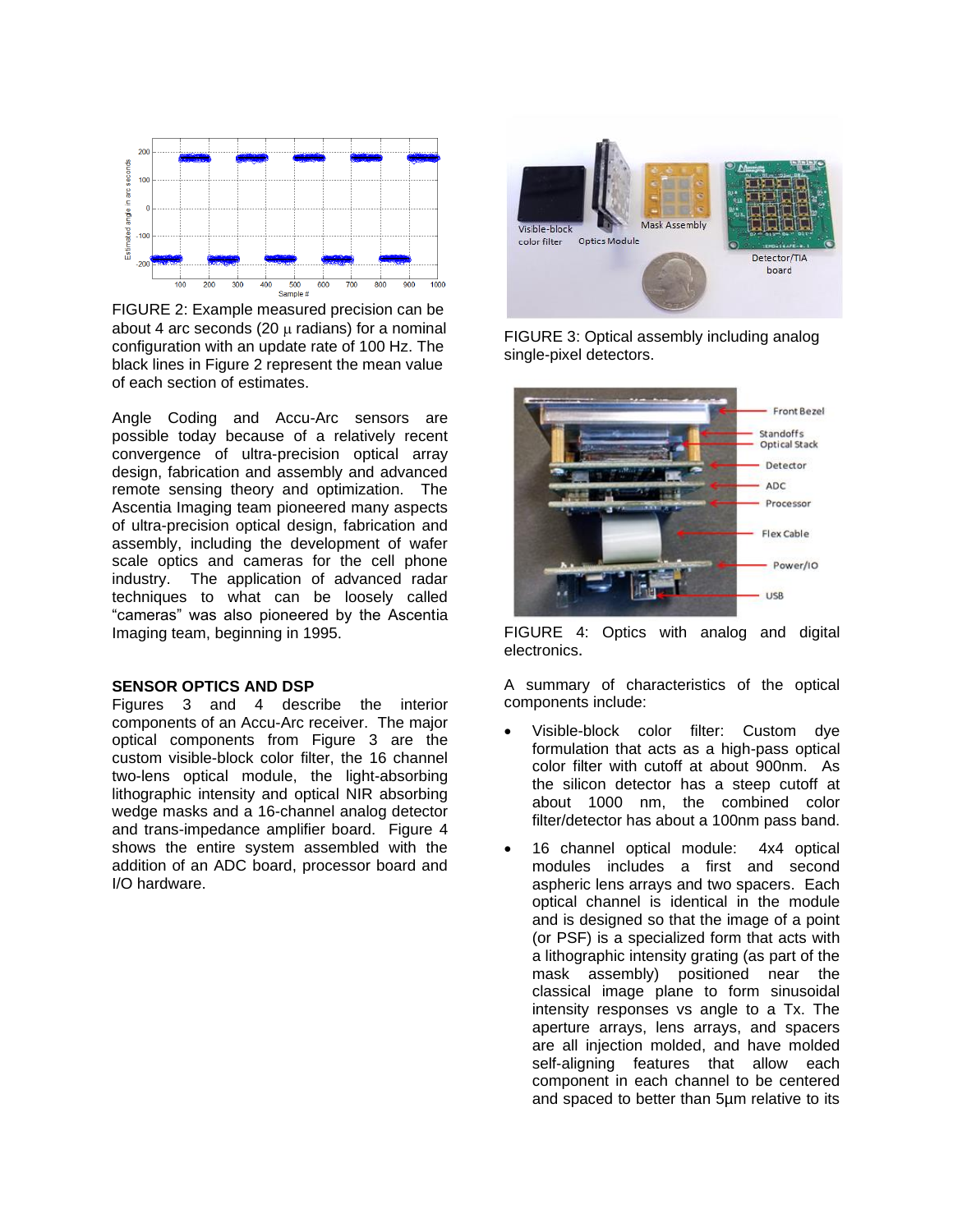desired position. Both lens arrays and the color filter are AR coated.

- Mask assembly: Consists of a series of molded optical NIR optical absorbing "wedges" that act to form essentially linear intensity responses in NIR illumination vs angle to a Tx, and a series of NIR opaque lithographic gratings (seen as grey objects in the mask assembly in Figure 3). Since the alignment requirements for the lithographic gratings are even tighter than those for the other optical components, the gratings are actively aligned during the assembly process.
- 16 channel detector/TIA board: Single-pixel photon detectors, one for each of 16 optical channels, act to count the number of photons that are received through the optics after the intensity masks. Trans-impedance amplifiers, with gains of about 1M, act to maximize received SNR for weak Tx signals in the presence of strong interferers, like the sun, or at a maximum range. Negative DC feedback circuitry acts to prevent strong signals from circuitry bias or having the sun directly in the FOV of the Rx from saturating the ADC.

The unique nature of sensing angle-dependent intensity values enables sixteen orthogonal measurements that define a particular sensed angle. By comparing the measured values to calibration values, the measurements can then be used to estimate angle.

A conceptual view of the Accu-Arc Rx of Figure 4 is described in Figure 5. This view represents a slice through the 4x4 optical/digital structures. The completely custom analog optical front end consists of the visible-block color filter (CF), the lens arrays (L1 and L2), the spacer arrays (S1 and S2) and the mask assembly (Ma). The analog detector board (D/TIA) has a high-gain trans-impedance amplifier which prepares the analog signals for sampling. The digital section consists of off-the-shelf electrical components configured to convert the analog output from the D/TIA into digital form (A/D) and then process the resulting 16 channel digital stream into angle estimates.



FIGURE 5: Layout of optical module and electronics.

The three sets of rays (colored blue, green and red) traced through the optics of Figure 5 represent the ray paths for three Tx's positioned boresight to the sensor, 14 degrees to the sensor and 20 degrees to the sensor. The twolens system is designed so that the rays intersect the mask assembly close to perpendicular and with a specially designed form (or PSF) so that the response measured at the output of the detector/ TIA is sinusoidal with angle.

Figure 6 shows example normalized intensity responses vs angle of three channels of the Accu-Arc system. The mask assembly acts to make the output of each optical channel unique and orthogonal to each other as a function of angle to a Tx. The signals from what we call low frequency (LF) channels vary essentially linearly with angle. The signals from what we call high frequency (HF) channels vary sinusoidally with angle. The HF signals are purposely designed so that pairs of resulting signals from different optical channels are shifted 90 degrees relative to each other. Because of the specialized optics, signals from the two high frequency channels closely follow a cosine and sine form. Or, pairs of high frequency channels are orthogonal to each other in Tx angle space. This is a fundamental characteristic of Accu-Arc systems that directly leads to ultra-precise angular estimation.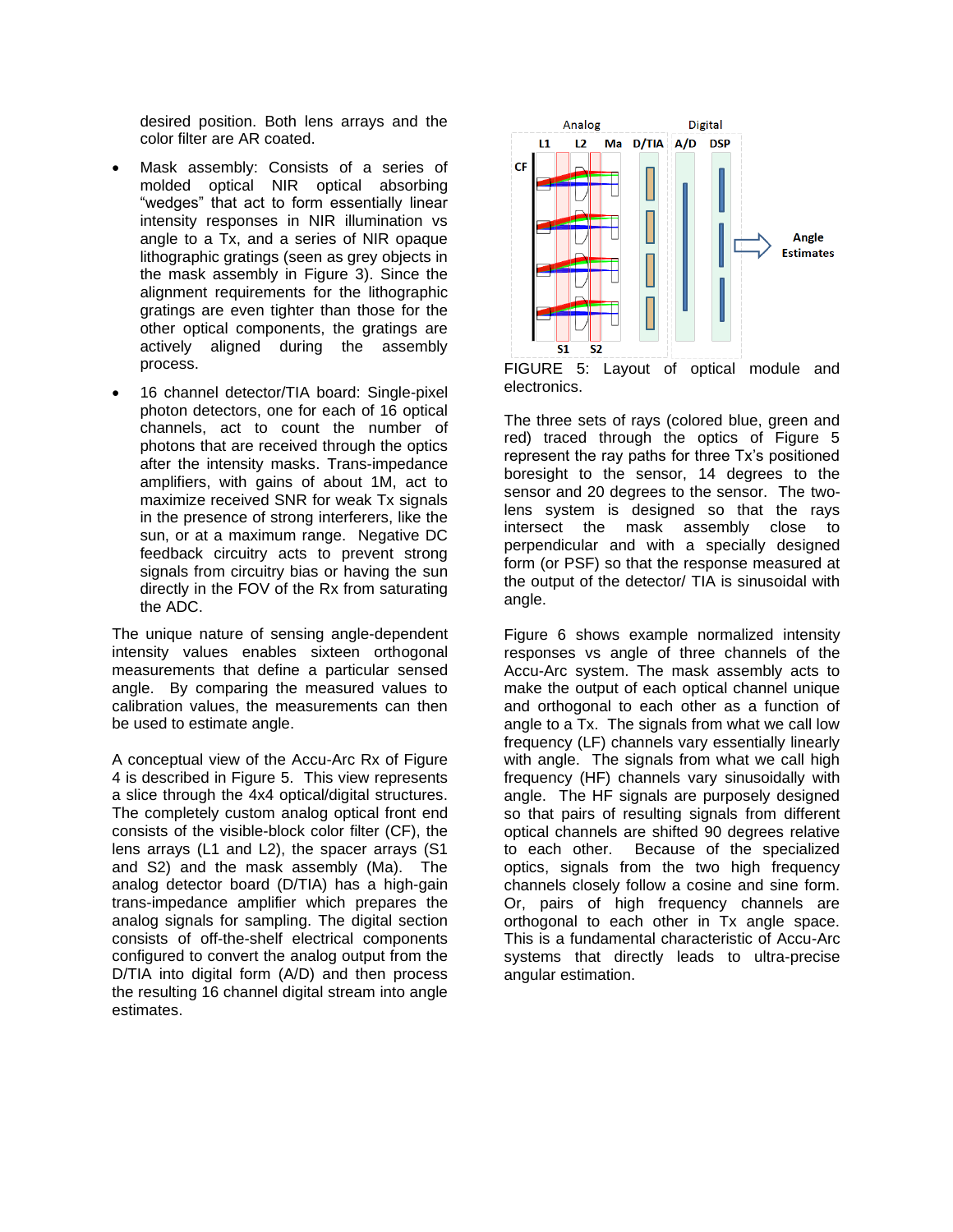

FIGURE 6: Normalized signals vs angular position on a Tx.

The HF channels in Figure 6 can be seen to have a much higher sensitivity vs angle than the LF channel. The HF channels in effect are responsible for high angular estimation precision, but with angular ambiguity. The LF channels are designed to un-wrap this angular ambiguity. The combination of LF and HF channels then enables high angular estimation precision over a wide FOV.

Another type of representation of the three curves of Figure 6 is shown in Figure 7. Instead of three 2D plots, Figure 7 shows the data plotted in 3 dimensions. Angle is now represented as position along a curve.



FIGURE 7: The curves of Figure 6 represented as a 3D plot.

Notice that the overall shape of this curve can generally be described as a "spiral" through 3 dimensions. There are two such spirals for 2D angular measurements. Any valid data from the 3 channels of Figure 6, over the same angular range, has to lie somewhere along this curve. The red circle of Figure 7, for example, represents the data of Figure 6 from the 1 degree point on the horizontal axis. Any invalid data, possibly due to reflections, dirt, dust, rain

and snow, blocked apertures, other obstructions, etc. must lie significantly off this curve. This type of multi-channel configuration enables very fast and very precise digital detection and estimation.

#### **MULTI-AXIS CLOSED-LOOP POSITIONING CONTROL**

We are proposing that use of low-cost and precise angle sensors can enable a new class of close-loop control. In some cases, the main new aspect can be precision control with widespread affordability. Figure 8 describes a general layout of closed-loop positioning control.

With the actual position/orientation, a position/orientation error can be formed and the system commanded to reduce the error. With closed-loop control error reduction, or precision and accuracy, can then become an issue of degree-of-freedom position/orientation control and mechanical and electrical bandwidth rather than of positioning system mechanical stiffness.



FIGURE 8: General layout of closed-loop position control. Actual position, with 6 degrees of freedom, can be available through Accu-Arc angle-measurement sensors.

Consider two rotation stages configured in a 2 axis gimbal positioning system, for a simple example (see Figure 9). This type of system can position an object via rotation in both the azimuth plane (or horizontal rotation) and elevation plane (or vertical rotation). Even if the single-degree of freedom of rotation is perfect for each stage, the actual precise 3D (or 6D) position/orientation of the mounted object is unknown and very likely far from that intended, if measured on a fine-enough scale. Even with open-loop calibration, the actual position/orientation is affected by mounting fixture(s) of the object, force and/or weight being applied to the stages, the speed and velocity of motion, environmental conditions etc.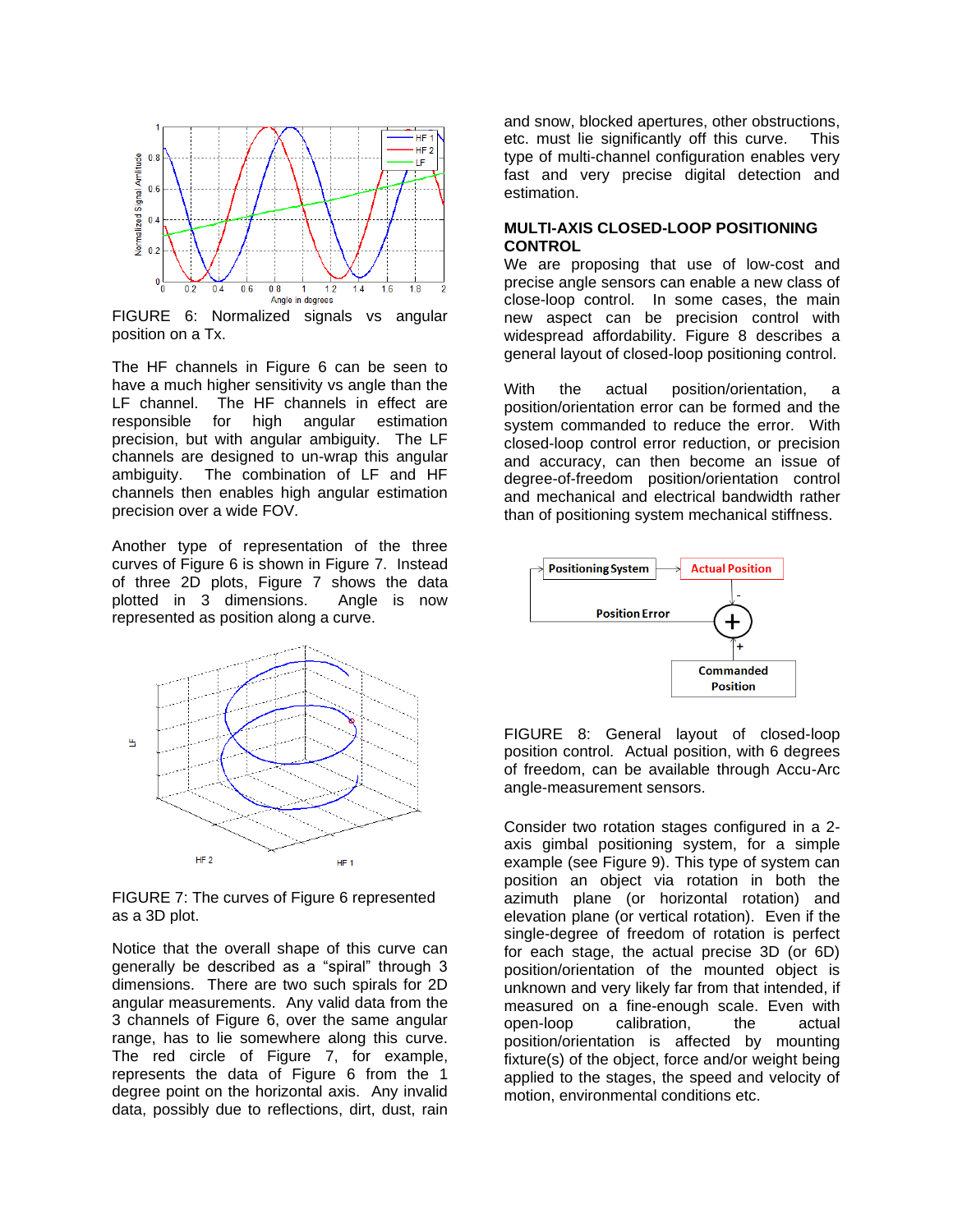How does even this simple 2-axis positioning system become more accurate, more precise and/or more affordable than commonly available today? Or, how can mechanical cost and complexity that translates into system stiffness be transferred to the relatively small cost and complexity of modern optics and electronics, while also increasing system performance? Modern Accu-Arc angle-measurement sensors offer one method of achieving next-generation precision positioning.

Figure 9 describes a conceptual and simplified 2-axis example gimbal system. This system has a fixture mounted near the 2D center of rotation. Mounted at a distance d from the center of rotation are two or more sets of LEDs or retroreflectors. Remote Accu-Arc anglemeasurement sensors are mounted a distance R from the LEDs. The sets of LEDs enable 6DOF position and orientation estimates from the Rx's.

The sensors form a metrology frame that can be used to close the loop on the position of the axes relative to that metrology frame, significantly increasing the accuracy of positioning and orientation [1]. Because the metrology frame is stiff and provides a reference for the directly measured positions of the axes, the axes themselves do not require precise calibration, and do not require extreme stiffness to maintain that calibration. What can the measured angular precision of the object be with such a system layout?



**Accu-Arc Rx** 

FIGURE 9: Example 2-axis gimbal positioning system.

Estimation theory and the Cramer-Rao Bound / Fisher Information [2] allows an understanding

of the potential precision available to the commanded positioning of the rotational axes of Figure 9. These are the same theoretical estimation tools that are used to design Angle Coding systems.

If the standard deviation of the Accu-Arc Rx's angular measurements is  $\sigma$ Accu-Arc, then the measured standard deviation of the commanded angle can be:

 $\sigma$ axes ≤  $\frac{R}{A}$  $\frac{\pi}{d}$  X  $\sigma$ Accu-Arc

Or, the angular measurement precision of the axes of the system of Figure 9 can be linearly related to the angular precision of the Accu-Arc Rx's that are remotely measuring the angle to the LEDs or retroreflectors. The potential angular extent of the positioning axes of Figure 9 is (R/d) times the FOV of the Accu-Arc Rx. System design then entails the balancing of the physical dimensions (R/d), the update rate (Hz to khz), and geometry to suit the application. The nominal FOV, from Figure 1, is about +/- 20 degrees. Use of multiple Rx's can increase the FOV and thus angular extent.

There are a large number of possible configurations for even two-axis gimbal systems, often application-specific configurations, beyond that of Figure 9. LEDs/retroreflectors can be distributed throughout the system for ease of use as well as accurate position / alignment / orientation measurement. More than two Rx's can be used to enable larger motion of the stages along with compact form factors of the entire system. As the distance R for compact systems can be 1m or less, standard LED's and/or retroreflectors with laser diode sources can enable a broad range of SNR's and therefore very high potential precision for the novel Accu-Arc configurations. Variations in Accu-Arc Rx's such as simultaneous sampling of different Rx's and kHz update rates are possible.

### **CONCLUSIONS**

Multi-axis closed-loop control with low-cost precision sensing has the potential to increase the performance and affordability of future positioning systems. With remote real-time position and orientation measurements the entire control system can be centered on mechanical and electrical bandwidth and less on classical calibrated open-loop control that relies on static calibration and stiffness in independent